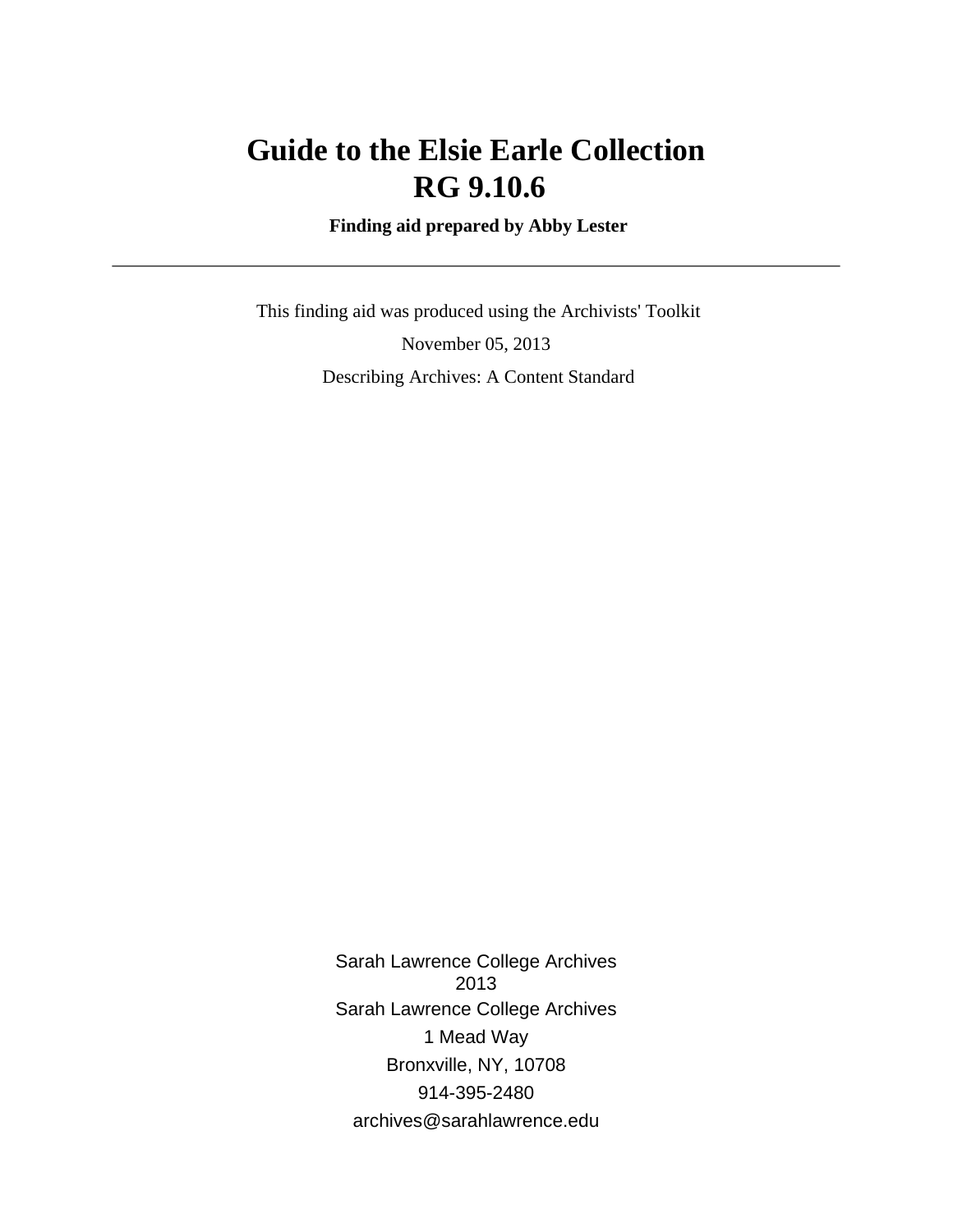## **Table of Contents**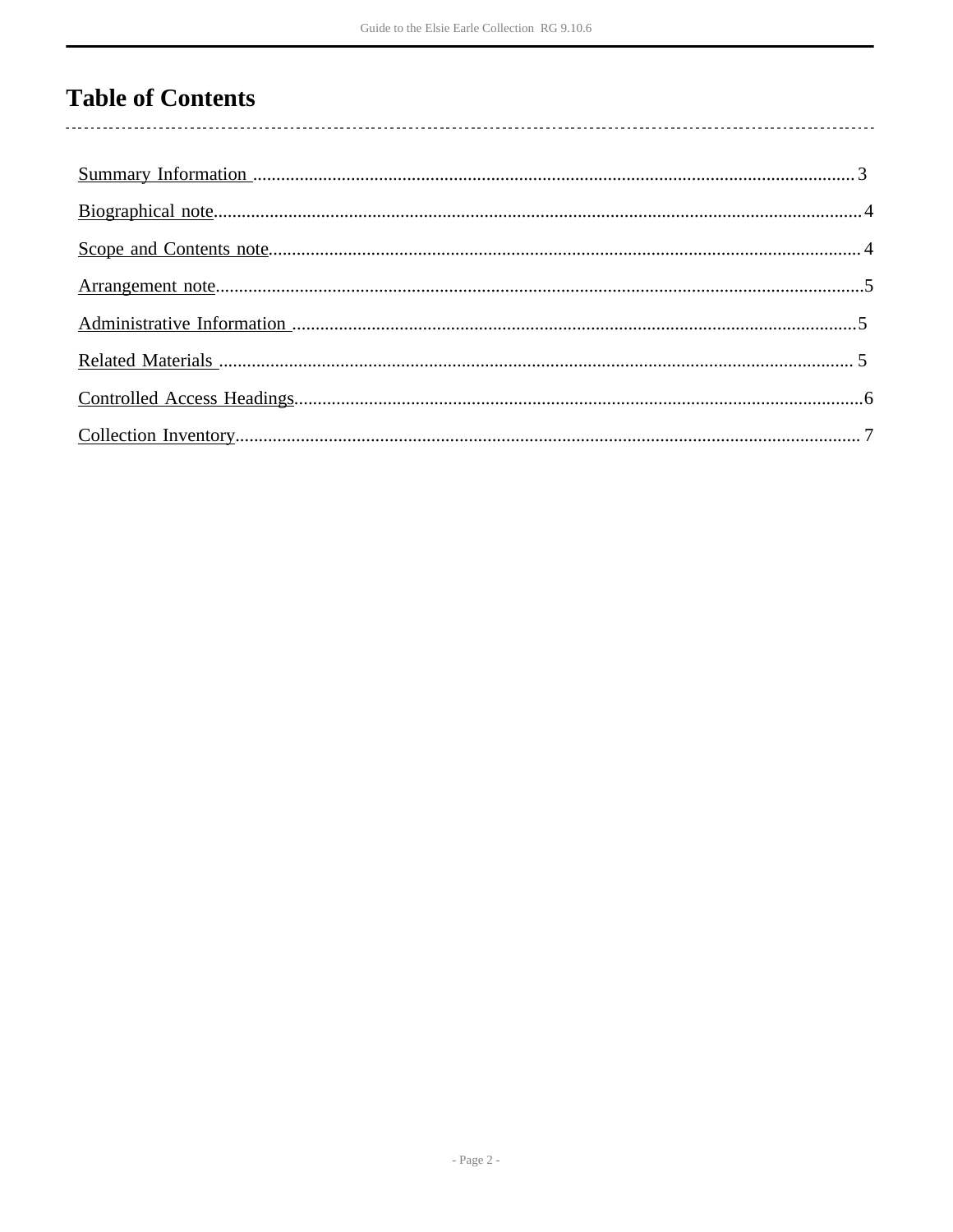# <span id="page-2-0"></span>**Summary Information**

| <b>Repository</b>                       | Sarah Lawrence College Archives                  |
|-----------------------------------------|--------------------------------------------------|
| <b>Creator - Photographer</b>           | Bryan, Julien Hequembourg                        |
| <b>Creator - Creator</b>                | Lawson, Elsie Earle                              |
| <b>Title</b>                            | Elsie Earle Collection                           |
| Date [bulk]                             | Bulk, 1937-1938                                  |
| Date [inclusive]                        | undated, 1937-1948                               |
| <b>Extent</b>                           | 1.5 linear feet 2 half boxes, 1 oversized folder |
| Language                                | English                                          |
| <b>Text [Oversize]</b>                  | Folder                                           |
| <b>Text [Half-box]</b>                  | $\mathbf{1}$                                     |
| <b>Graphic materials [Half-</b><br>box] | $\overline{2}$                                   |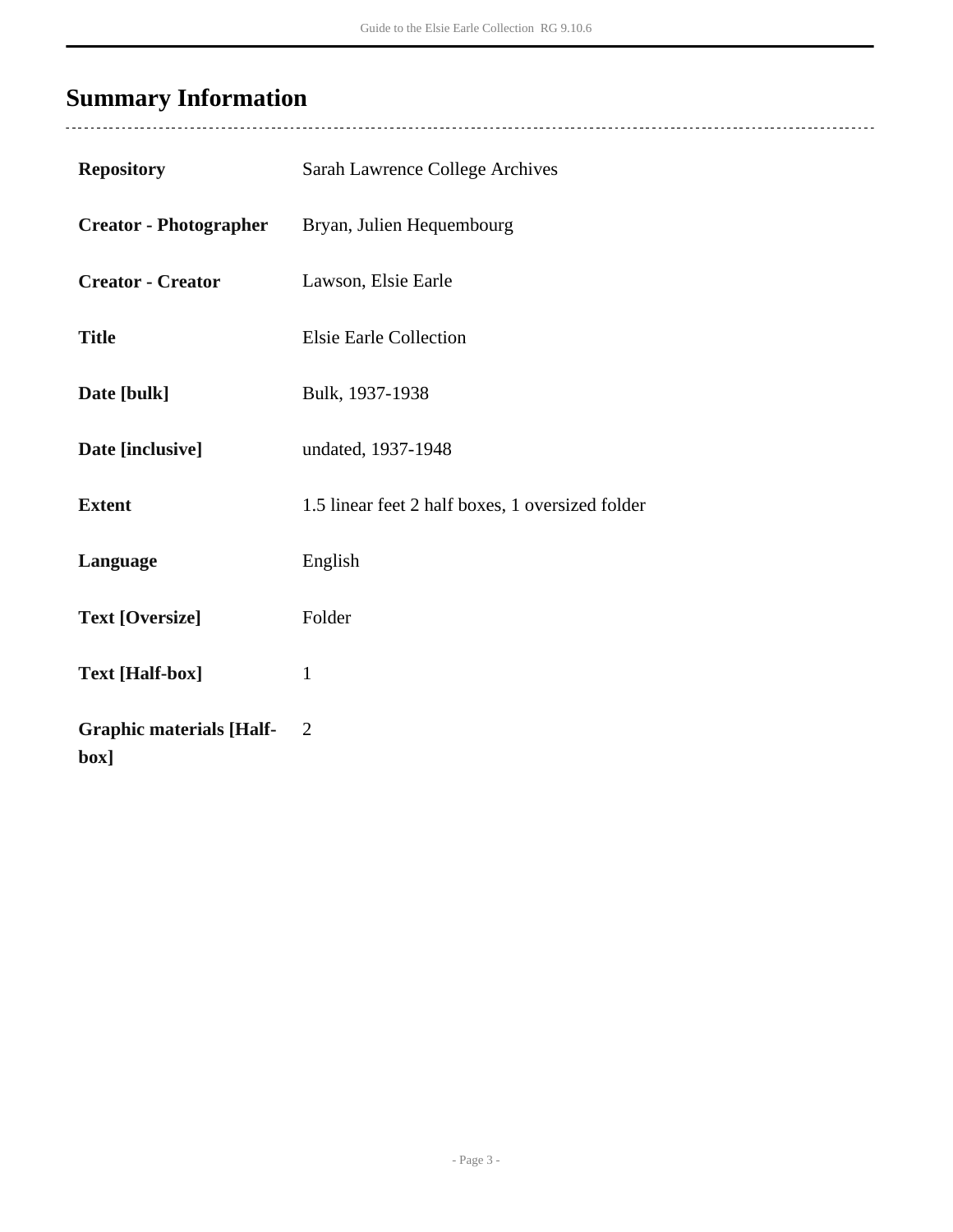### <span id="page-3-0"></span>**Biographical note**

Elsie Chatterton Earle was born on March 6, 1916 in Winnetka, Illinois. She attended the North Shore County Day School in Winnetka, graduating in 1934. Earle began her college years in 1934 at Sarah Lawrence College and was the first student at Sarah Lawrence to receive a B.A. with a concentration in Dance in 1938. While at Sarah Lawrence, Earle was active on campus in a variety of ways including the Dance Club, the Dance Activity, the Athletic Association, House President of Andrews House, Student Council, and Student Commencement Committee.

Earle's don (or advisor) all four years was Marian Knighton, director of athletics and dance. She took courses in Child Psychology, Photography, American History, Physical Science, Chemistry, Music, Dramatics, Literature and Society, among others.

After graduating from Sarah Lawrence in 1938, Earle studied dance under Martha Graham at Bennington College. She then taught modern dance at Wells College before marrying Dr. Robert B. Lawson in June 1939 and moving to North Carolina and Miami, Florida. She also taught modern dance at the University of North Carolina and Salem College. In addition, Earle had an eclectic collection of jobs throughout her life working as an interior designer, volunteer, and arts coordinator, among other activities.

Earle had two children, Richard and Edward, and was predeceased by her husband. Elsie Earle Lawson passed away on November 18, 2005 in North Carolina.

### <span id="page-3-1"></span>**Scope and Contents note**

The Elsie Earle Collection consists of photographs and documents relating to Earle's dancing career beginning at Sarah Lawrence. The bulk of the Collection is from the years 1937 and 1938 during which time Earle was at Sarah Lawrence College.

Included with the documents are Earle's Literature Conference Paper from 1938 for Professor Adele Brebner, the book, "Fundamentals of a Dance Education" presumably used while attending Sarah Lawrence College and studying dance, notes taken by Earle on a reading, an article written by Jean Erdman on dance in the Vassar College Bulletin, dance recital programs at Sarah Lawrence, materials on Ruth St. Denis collected by Earle, and a few pages of a scrapbook on professional concerts which includes newspaper clippings about famous dancers such as Martha Graham.

The photographs all appear to be from Earle's time at Sarah Lawrence College, specifically 1937 and 1938. All photographs are of dancers including Earle, Jean Erdman, Claire Strauss and others. Some of the photographs were taken by photographer Julien Bryan.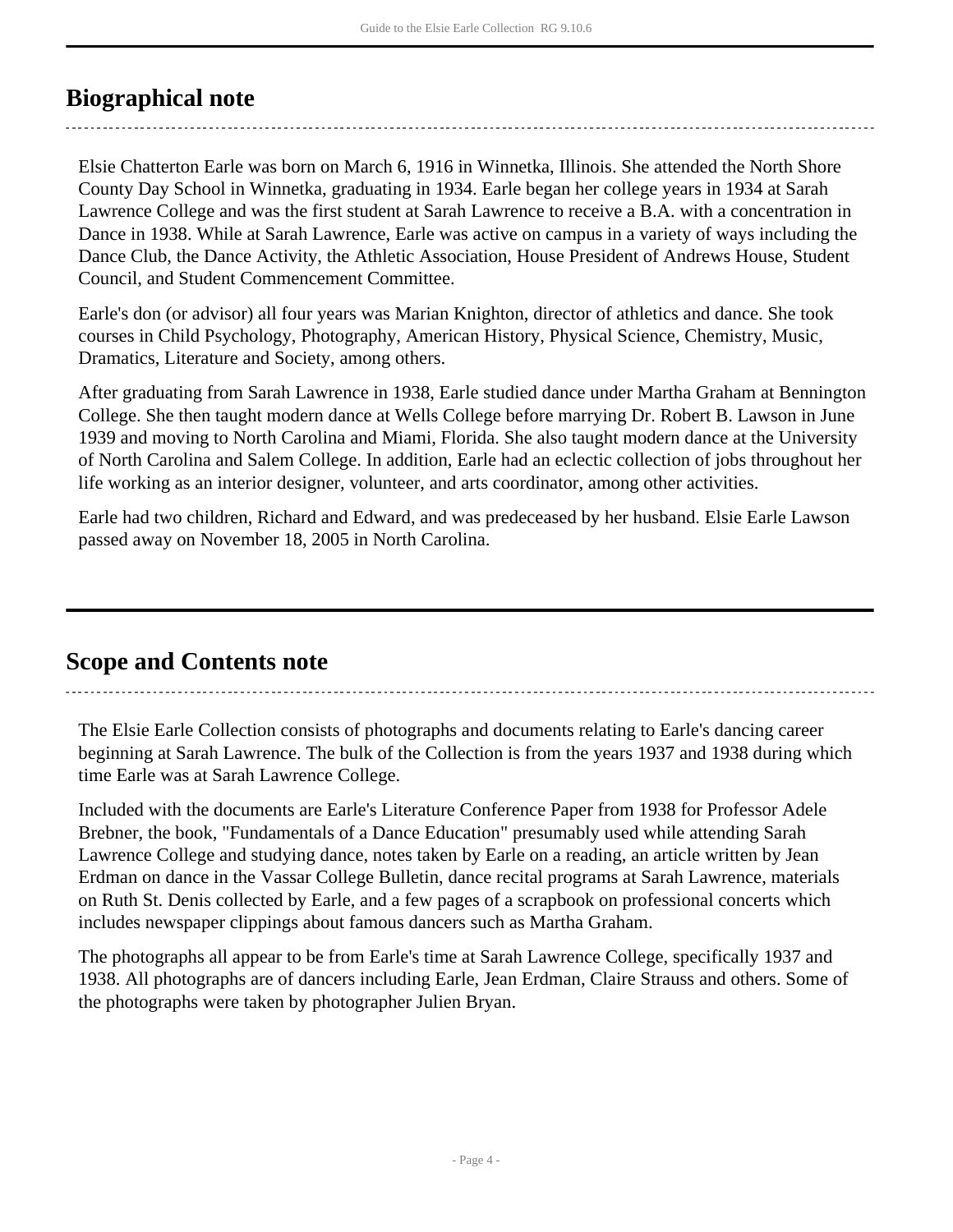Lastly, included in the oversized folder are issues of The Campus, the Sarah Lawrence College student newspaper, from 1937. All issues include articles mentioning Earle.

### <span id="page-4-0"></span>**Arrangement note**

The Collection is arranged into documents, photographs and oversized materials.

### <span id="page-4-1"></span>**Administrative Information**

#### **Publication Information**

Sarah Lawrence College Archives 2013

#### **Terms of Access**

The Collection is open to researchers without restriction. If reproducing images photographed by Julien Bryan, the user must obtain permission from Bryan's heirs.

#### **Acquisition note**

The Collection was donated to the Sarah Lawrence College Archives in September 2012 by Rebecca Lawson, Elsie Earle Lawson's daughter, as accession #2012-038.

#### **Existence and Location of Copies note**

Copies were made of the dance recital programs and placed in the Dance Program Records.

### <span id="page-4-2"></span>**Related Materials**

#### **See also**

Elsie Earle's Alumna File and photographs of the Dance Club.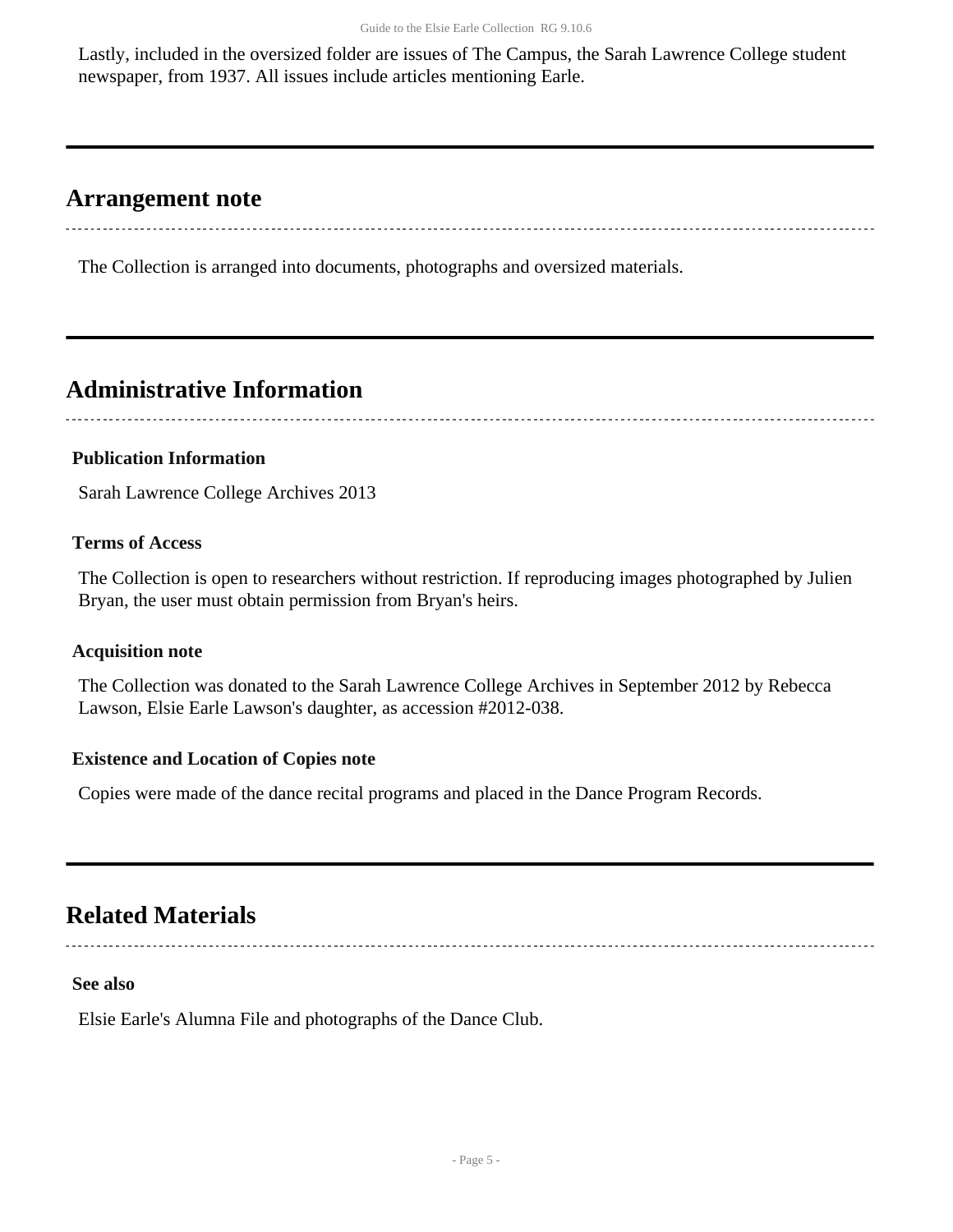#### **Separated Materials note**

Photographs are housed in a separate box within the Photograph Collection. The Campus issues are housed in an oversized folder in the Oversized box.

### <span id="page-5-0"></span>**Controlled Access Headings**

**Genre(s)**

- Clippings (information artifacts)
- Newspapers
- Photographs

#### **Personal Name(s)**

- Erdman, Jean
- Miller, Claire Strauss, 1914-2000
- St. Denis, Ruth, 1880-1968

#### **Subject(s)**

- Dancers
- Sarah Lawrence College